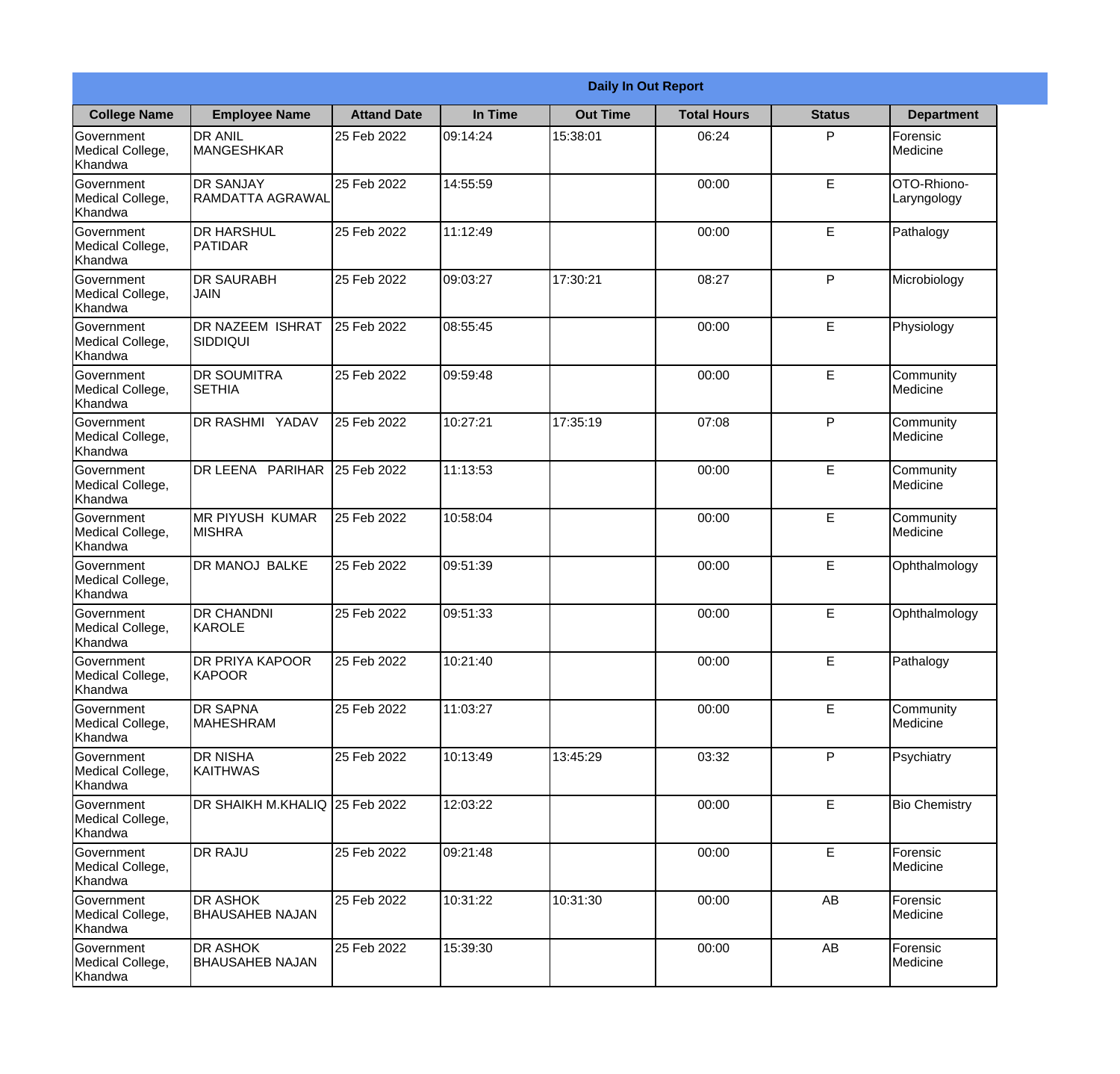| <b>Designation</b>                  | <b>Category</b> |
|-------------------------------------|-----------------|
| Assistant Professor   Para Clinical |                 |
| Professor                           | Clinical        |
| Assistant Professor   Para Clinical |                 |
| Associate Professor   Para Clinical |                 |
| Professor                           | Non Clinical    |
| Assistant Professor   Para Clinical |                 |
| Assistant Professor                 | Para Clinical   |
| Assistant Professor   Para Clinical |                 |
| Statistician                        | Para Clinical   |
| <b>Assistant Professor</b>          | Iclinical       |
| <b>Assistant Professor</b>          | Clinical        |
| Demonstrator/Tutor   Para Clinical  |                 |
| Associate Professor   Para Clinical |                 |
| Assistant Professor   Clinical      |                 |
| Professor                           | Non Clinical    |
| Demonstrator/Tutor   Para Clinical  |                 |
| Associate Professor   Para Clinical |                 |
| Associate Professor Para Clinical   |                 |

## **Daily In Out Report**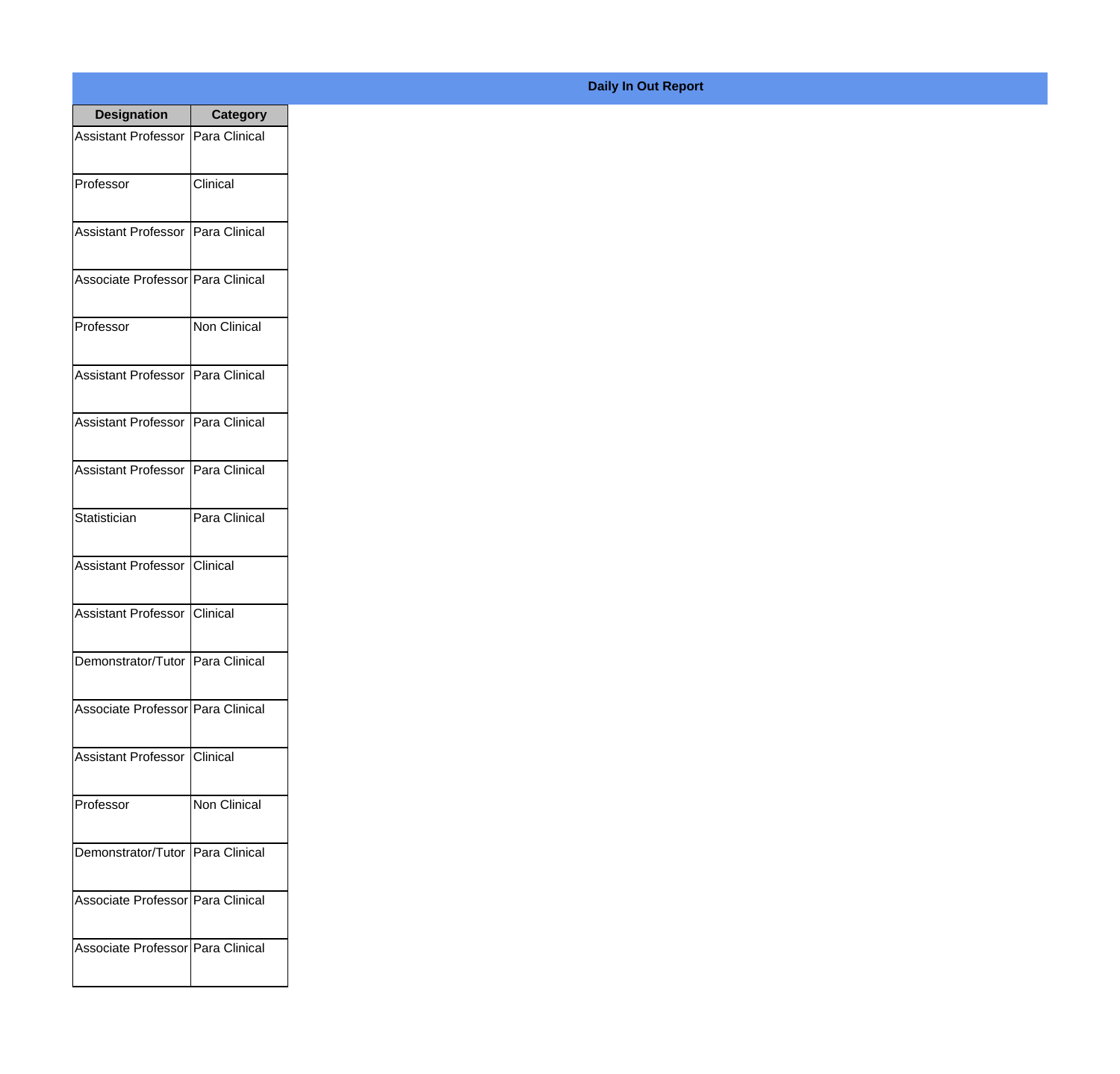|                                                   |                                                   |             |           | <b>Daily In Out Report</b> |       |    |                                |
|---------------------------------------------------|---------------------------------------------------|-------------|-----------|----------------------------|-------|----|--------------------------------|
| Government<br>Medical College,<br>lKhandwa        | IDR NITESHKUMAR<br>IKISHORILAL<br><b>IRATHORE</b> | 25 Feb 2022 | 10:19:23  |                            | 00:00 | E  | Pharmacology                   |
| Government<br>Medical College,<br>lKhandwa        | <b>DR PRIYESH</b><br>IMARSKOLE                    | 25 Feb 2022 | 17:59:25  |                            | 00:00 | E  | Community<br><b>I</b> Medicine |
| Government<br>Medical College,<br>lKhandwa        | IDR NISHA MANDLOI<br>IPANWAR                      | 25 Feb 2022 | 109:54:11 | 16:06:13                   | 06:12 | P  | Obstetrics &<br>Gynaecology    |
| <b>IGovernment</b><br>Medical College,<br>Khandwa | <b>IDR MUKTESHWARI</b><br>IGUPTA                  | 25 Feb 2022 | 11:26:01  |                            | 00:00 | E. | Pharmacology                   |
| <b>Government</b><br>Medical College,<br>Khandwa  | IDR PURTI AGARWAL<br> SAINI                       | 25 Feb 2022 | 10:35:27  | 16:40:18                   | 06:05 | P  | Pathalogy                      |
| <b>IGovernment</b><br>Medical College,<br>Khandwa | IDR YASHPAL RAY                                   | 25 Feb 2022 | 11:53:27  |                            | 00:00 | E. | Anatomy                        |